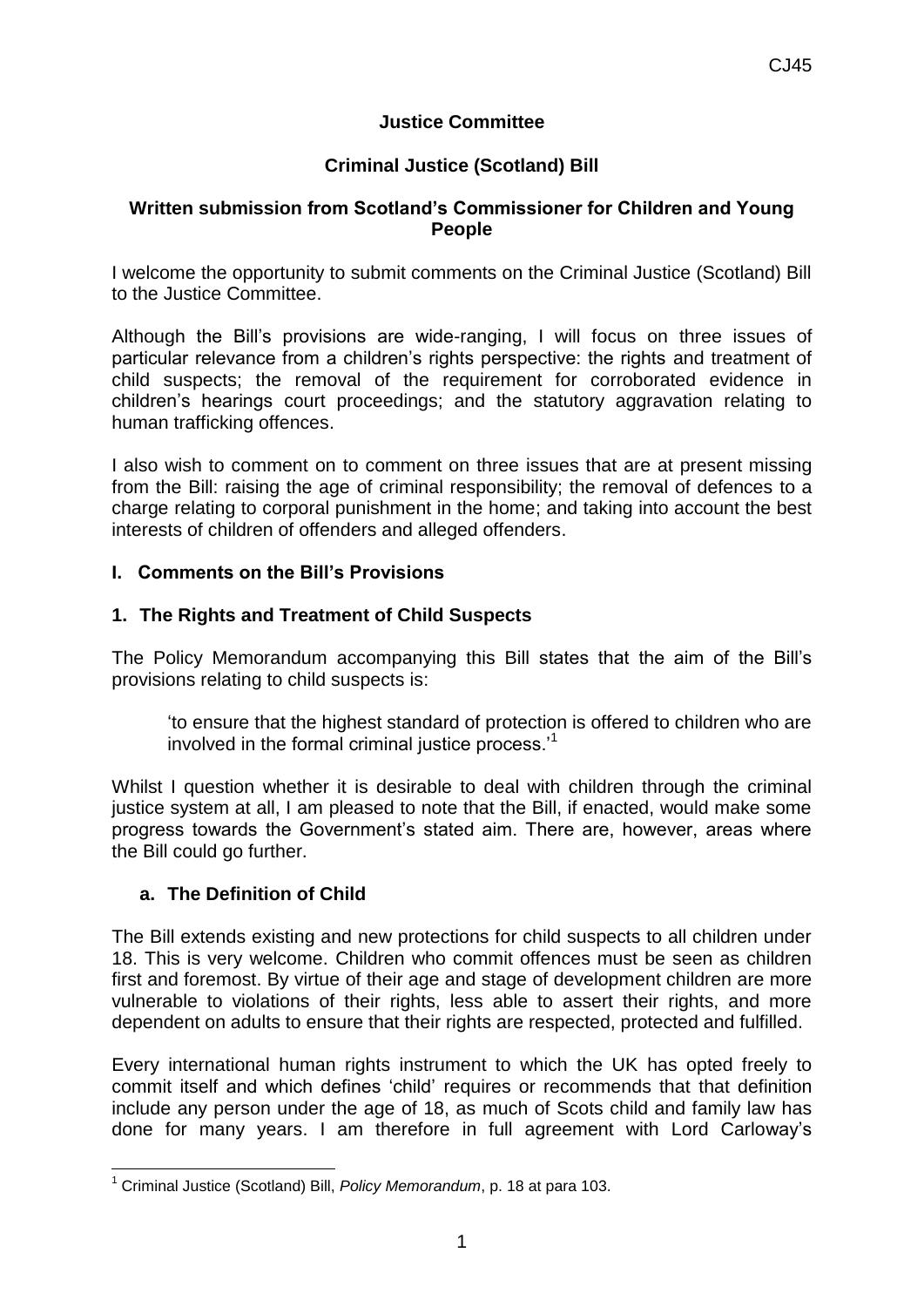conclusion to the effect that every suspect under 18 should be treated as a child, and welcome the Scottish Government's action on this through the Bill.

# **b. Waiver of Right to Legal Advice and Assistance of Parent/Adult**

I note the provisions in s. 25, under which a child under 16 would be unable to waive their right to access to a solicitor at police interview, and a child aged 16-17 would not be able to do so without the consent of a 'relevant person'<sup>2</sup>. This is in line with Lord Carloway's recommendations on this matter, which was underpinned by the key principle that child suspects are children first and foremost, and generally benefit from support and guidance during a police interview.

I accept that the Bill's provisions relating to waivers may be seen by some to be based on a degree of paternalism, not least because of the lack of any waiver for under-16s and the requirement for consent of an adult for 16-17 year-olds. However, on balance I support those provisions. It seems to me that it does make the effective protection of the child's rights more likely and prevents circumstances in which children and young people's rights are under-protected<sup>3</sup>. ECHR case law seems to support such a precautionary approach to providing support to children at police interview with reference to the power imbalance inherent in such situations, and the role of lawyers and others in addressing it<sup>4</sup>. The provision of access to a solicitor does of course not oblige the child to engage with the solicitor, should the child not wish to do so.

## **c. Duty on Police to Consider Child's Best Interests**

I strongly endorse the duty on the police in s. 42 to treat the child's best interests as a primary consideration in decisions about arrest, detention, interview and charge.

I would add, however, that other decisions taken by the police under this Bill should also be included in the list in s. 42 (1); for example, those concerning any conditions imposed on a child under s. 14 (2) in the context of investigative liberation. Further, the language used in s. 42 is somewhat confused, in that the section title correctly refers to the child's best interests, as does the Policy Memorandum<sup>5</sup>, but s. 42 (2) refers to the child's 'well-being' as that which must be promoted and safeguarded. I suggest that subs. (2) be amended to reflect the requirement in article 3 of the UNCRC, Lord Carloway's recommendation, and the Government's apparent policy intention.

Making decisions concerning a child in a manner that regards the child's best interests as a primary consideration is a clear requirement of the UNCRC and one of its key principles<sup>6</sup>. Doing so would be broadly consonant with existing Scots Law in

**<sup>.</sup>**  $2$  Notably, 'relevant person' in this Bill does not have the meaning of the same term in children's hearings legislation. This may cause some confusion, perhaps suggesting a need to reconsider the terminology.

<sup>3</sup> In *Children's Reporter, Applicant* 2012 S.L.T. (Sh Ct) 217, a child aged 12 had no access to a solicitor because their parent waived that right on the child's behalf.<br>4 Benaulte y Cunrue, Application No. 4268/04, 11 December 2009.

*Panovits v Cyprus*, Application No. 4268/04, 11 December 2008.

<sup>5</sup> Criminal Justice (Scotland) Bill, Policy Memorandum, p. 18 at para 103.

*<sup>6</sup> Article 3 (1) of the UNCRC.*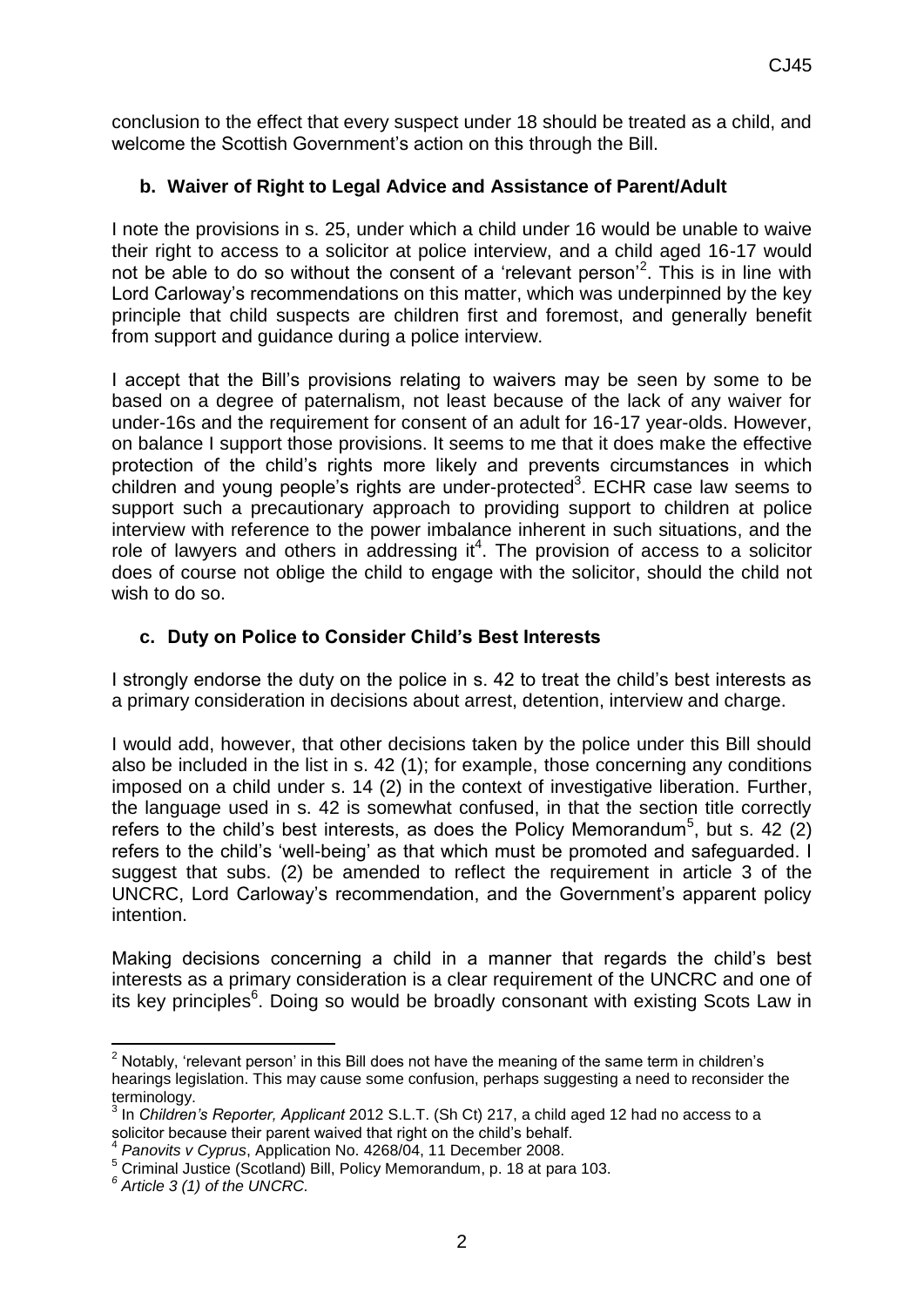related areas<sup>7</sup> as well as major children's policy initiatives such as *Getting It Right for Every Child*. It would further support the objectives of new diversionary approaches which are backed by our best evidence<sup>8</sup>. It would also be an opportunity for Scottish Ministers to demonstrate their stated commitment to the full implementation of the UNCRC in Scotland.

In practice, I would envisage that in order to fulfill the duty in s. 42, frontline decisionmakers would assess all known circumstances of the child including the child's views<sup>9</sup>, to establish what course of action may be in the child's best interest. The result of that assessment would then be given due weight in the decision-making process alongside other relevant factors, and unless there are countervailing factors of 'considerable force', the option most in accordance with the child's best interest should be followed<sup>10</sup>. This would require guidance and training for police officers and others who may be involved at the various stages of the process, such as procurators fiscal, as well as effective monitoring and accountability mechanisms overseen by senior officers. I would suggest that there may be considerable synergy with measures already being taken across the police service to embed the principles and processes of *Getting It Right For Every Child*, which are likely to pick up pace in light of the Children and Young People (Scotland) Bill currently before Parliament.

## **2. Removal of Corroboration in Children's Hearings Court Proceedings**

I note the provisions in Part 2 of the Bill abolishing the requirement for corroborated evidence in criminal proceedings, and Schedule 2, Part 2, Paragraph 21 which would have the same effect on proceedings before the sheriff relating to a referral to the Reporter on the ground that the child is alleged to have committed an offence. The likely result of this provision is that the Reporter's evidential test may be met in cases in which is would currently not be met because of a lack of corroborated evidence.

While many of the children concerned will be vulnerable and likely to benefit from the intervention of the system, this again highlights the need to address the 'unfinished business' of the passage through Parliament of the Criminal Justice and Licensing (Scotland) Act 2010 and the Children's Hearings (Scotland) Act 2011. I welcomed the limited progress being made on the 'decriminalisation' of children through those two Acts and secondary legislation to be made under the 2011 Act. However, it remains my position that the Scottish Government and its justice partners, particularly the police, should do more to ensure that the right balance is struck in terms of the retention of information on children and young people's offending. This is essential to ensuring that children and young people can 'move on' from past

1

 $<sup>7</sup>$  See, for example, s. 16 of the Children (Scotland) Act 1995, and more recently ss. 25-27 of the</sup> Children's Hearings (Scotland) Act 2011. 8 For example, the *Whole Systems Approach*, which appears to heed the conclusion of the Edinburgh

Study on Youth Transitions and Crime that an approach characterised by 'maximum diversion' is most effective in promoting children's desistance from offending; cf. McAra, Lesley & McVie, Susan (2007), 'Youth justice? The impact of system contact on patterns of desistance from offending', *European Journal of Criminology* 4 (3), 315-345.

<sup>9</sup> United Nations Committee on the Rights of the Child (2009), *General Comment No 12: The right of the child to be heard*, CRC/C/GC/12, para 70f.

<sup>&</sup>lt;sup>10</sup> ZH (Tanzania) (FC) v Secretary of State for the Home Department [2011] UKSC 4, per Lord Kerr at para 46. This judgment contains a very useful judicial discussion on the correct application of the best interest principle, albeit in a different context; especially Baroness Hale's and Lord Kerr's judgments.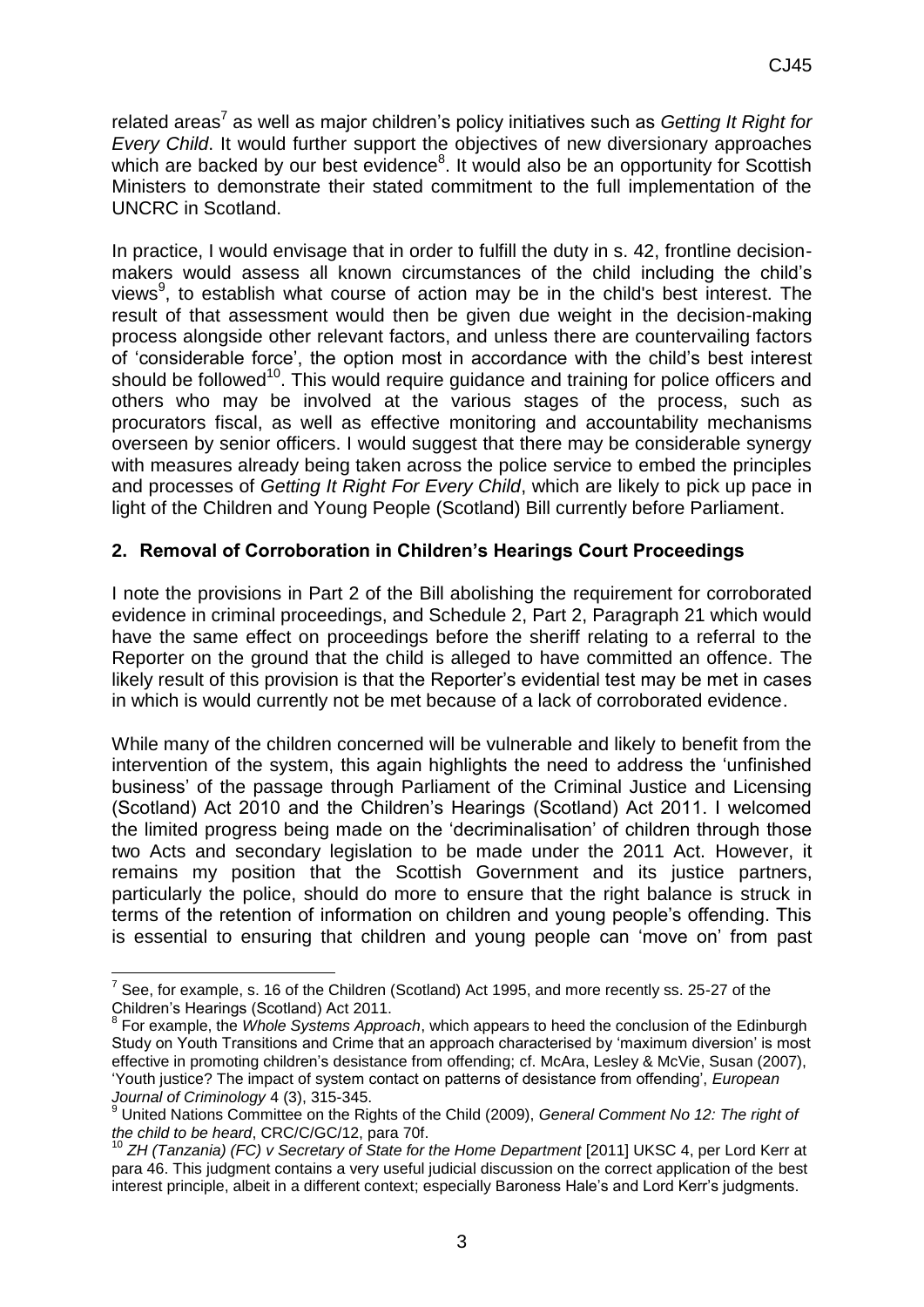offending and do not have their life chances curtailed by the data legacy and the stigma associated with it for what in most cases are relatively minor offences.

I therefore call on the Committee to urge the Scottish Government and Police Scotland to intensify their efforts to address this matter.

### **3. Statutory Aggravation for Human Trafficking-Related Offences**

I welcome the statutory aggravation for offences relating to human trafficking in s. 83, which is intended to increase the effectiveness of the Scottish legal framework for the prosecution of this crime. However, I have some concerns that as the overall legal framework remains somewhat fragmented, the aggravation may become the preferred option for the prosecution of traffickers rather that the specific human trafficking offences. I understand this is not the intention, but it remains a possibility. There would therefore appear to be a case for a review of the operation of the specific trafficking legislation and any barriers to its use for police and prosecutors, and how its effectiveness can be improved.

### **II. Comments on Issues Omitted from the Bill**

I also wish to comment on matters which are not currently included in the Bill, but ought to be.

### **1. Raising the Age of Criminal Responsibility**

Scotland's very low age of criminal responsibility remains a matter of great concern to me. One of the lowest in the world at eight, it has long tarnished Scotland's international reputation in terms of children's rights: The UN Committee on the Rights of the Child recommended raising the age in 1995, 2002 and 2008<sup>11</sup>, and its authoritative guidance on the implementation of the UNCRC in the context of youth justice denounces an age of criminal responsibility lower than 12 as 'not internationally acceptable<sup> $12$ </sup>.

I therefore welcomed the Scottish Government's commitment to 'give fresh consideration to raising the age of criminal responsibility from 8 to 12 with a view to bringing forward any legislative change in the lifetime of this Parliament'<sup>13</sup>. Prosecution of a child under 12 is no longer competent<sup>14</sup>, and a recognition of the dangers of criminalisation of children is now reflected in law<sup>15</sup>. Policy and practice have been moving away from the discredited approach which relied on justice solutions and criminalisation, towards an approach based on 'maximum diversion' and tackling root causes of offending<sup>16</sup>.

 $\overline{\phantom{a}}$ <sup>11</sup> UN Committee on the Rights of the Child, *Consideration of Reports by States Parties Under Article 44 of the Convention, Concluding Observations: United Kingdom of Great Britain and Northern Oreland*, 1995: para 36; 2002: para 58 (b); 2008: para 78 (a).

<sup>&</sup>lt;sup>12</sup> UN Committee on the Rights of the Child (2007), *General Comment No. 10: Children's Rights in Juvenile Justice*, para 32.

<sup>13</sup> Scottish Government, *Do the Right Thing: Progress Report 2012*, p. 55.

<sup>&</sup>lt;sup>14</sup> Criminal Justice and Licensing (Scotland) Act 2010, s. 52 (2).

<sup>15</sup> Children's Hearings (Scotland) Act 2011, ss. 187f.

<sup>&</sup>lt;sup>16</sup> See, for example, the Whole Systems Approach to tackling young people's offending: http://www.scotland.gov.uk/Topics/Justice/crimes/youth-justice/reoffending.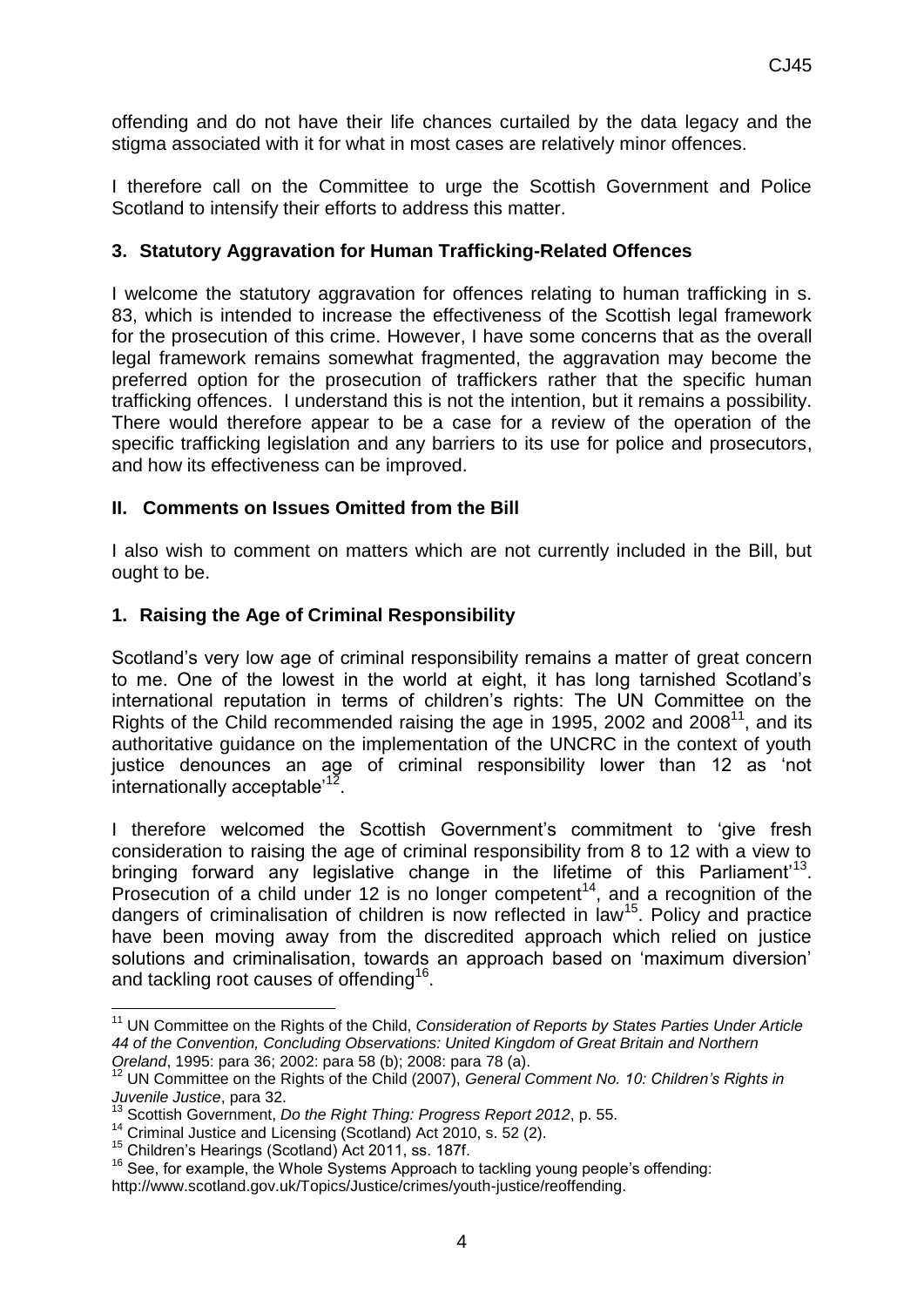As a result, the current age of criminal responsibility at eight seems anachronistic. However, it continues to result in criminalisation of a small number of children whose offending behaviour, while cause for concern, is nearly always minor and is appropriately dealt with informally through Early and Effective Intervention, or through our welfare-based children's hearings system and the wide range of interventions available to it.

I urge the Committee to press the Scottish Government on this issue, and to adopt an amendment raising the age of criminal responsibility in due course.

## **2. Equal Protection from Assault for Children<sup>17</sup>**

A further issue of significant concern is the continuing legality of corporal punishment against children by their parents/carers in Scotland. Section 51 of the Criminal Justice (Scotland) Act 2003 provides a defence of 'justifiable assault' to a charge relating to such punishment, except where the assault involved a blow to the head, shaking, or the use of an implement<sup>18</sup>.

The Children and Young People (Scotland) Bill aims to 'make rights real'<sup>19</sup> and to promote early intervention, including in the early years. The Scottish Government's consultation document *A Scotland for Children* refers to the evidence for attention to the early years such as the large and growing evidence base relating to infant brain development and the destructive impact that trauma and abuse can have on a child's whole life and their transition to adulthood $20$ . The single most important contribution the Criminal Justice (Scotland) Bill could make to the Scottish Government's vision to make Scotland 'the best place in the world for children to grow up<sup> $21$ </sup> is to repeal s. 51 of the 2003 Act and any similar common law defences, which have perpetuated the permissibility of the infliction of exactly the kind of childhood trauma that *A Scotland for Children* highlights. The fact that this Bill and the Children and Young People (Scotland) Bill coincide in their parliamentary timetabling presents an ideal opportunity to remove the statutory endorsement of this unjustifiable risk to children's healthy development and wellbeing, and put in place improved support mechanisms for children and parents, coupled with initiatives promoting positive, non-violent parenting.

Providing equal protection from assault for children would answer a string of recommendations made by International Human Rights Treaty Bodies including the UN Committee on the Rights of the Child<sup>22</sup>, the Committee to Eliminate All Forms of Discrimination Against Women<sup>23</sup> and the UN Committee Against Torture<sup>24</sup>, and by

**<sup>.</sup>**  $17$  Please also note the evidence submitted by Children Are Unbeatable, which I endorse.

<sup>&</sup>lt;sup>18</sup> Criminal Justice (Scotland) Act 2003, s. 51 (3).

<sup>&</sup>lt;sup>19</sup> Scottish Government (2012), A Scotland for Children: A Consultation on the Children and Young *People Bill*, para 33.

 $20$  Ibid, paras 1-31.

 $21$  Ibid, p. 3.

<sup>22</sup> *Op cit*, 1995: para 16; 2002: para 36; 2008: para 42.

<sup>23</sup> UN Committee on the Elimination of Discrimination Against Women (2013), *Concluding observations on the seventh periodic report of the United Kingdom of Great Britain and Northern Ireland*, para 35.